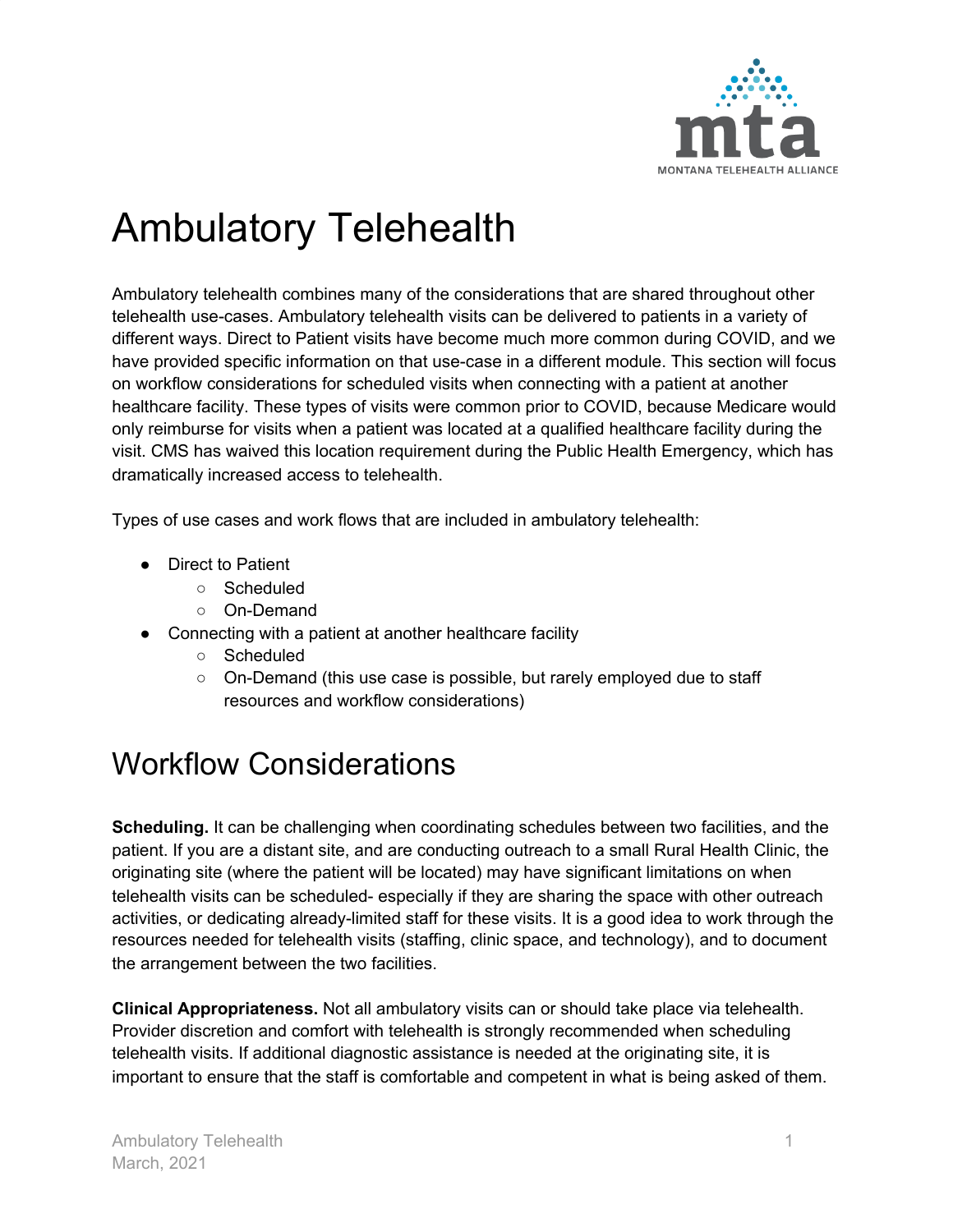

**Originating Site Staffing.** A nurse or medical assistant can be useful to the workflow to help patients on the originating site end and providers on the distant site end navigate a visit. At the very least, a staff member in the room with the patient can ensure that the patient and provider get connected on the telehealth platform. This person may be referred to as a 'telepresenter.' During visits when a patient requires more diagnostic assistance, a telepresenter can also assist with procedural or diagnostic aspects of the visit, as needed and communicated by the provider. The need and availability of a telepresenter should be identified and communicated between the sites prior to the appointment, and should also be communicated to the patient.

**Hardware and Software Requirements.** The minimum that is necessary for an ambulatory visit between facilities is a device (computer or tablet) with a camera and microphone. Some sort of mounted device is recommended so that the patient or tele-presenter does not need to hold the device for the duration of the visit. A poor camera angle, or unsteady image can result in a poor-quality visit for the provider- and may negatively impact their visit.

Vitals can be taken by a nurse or MA, and verbally given to the provider at the distant site if the originating site and distant site do not share an electronic health record. The types of conditions that a telehealth provider is treating will help determine what type or types of digital peripheral devices may be needed to conduct the visit- a digital otoscope may allow a provider to get a look in a patient's mouth, and a digital stethoscope may be helpful for a cardiologist.

## Provider Credentialing

One of the significant considerations for ambulatory telehealth when connecting with another healthcare facility is ensuring that providers are credentialed appropriately. If a specialist from a health system plans on doing telehealth outreach to a critical access hospital, they will need to be credentialed at that facility. Full credentialing can be a lengthy and resource-heavy process. CMS and The Joint Commission have put out guidance on moving through this process in a less-burdensome way, which includes expedited credentialing, and credentialing by proxy. [More](https://www.cchpca.org/telehealth-policy/credentialing-and-privileging) [information](https://www.cchpca.org/telehealth-policy/credentialing-and-privileging) on this topic can be found at CCHP.

### Geographic Restrictions and Provider Licensure

Health care providers must be licensed in the state where the patient is located during a telehealth appointment. When connecting with another healthcare facility, provider licensure is not a concern as long as both facilities are located in the same state. Some states have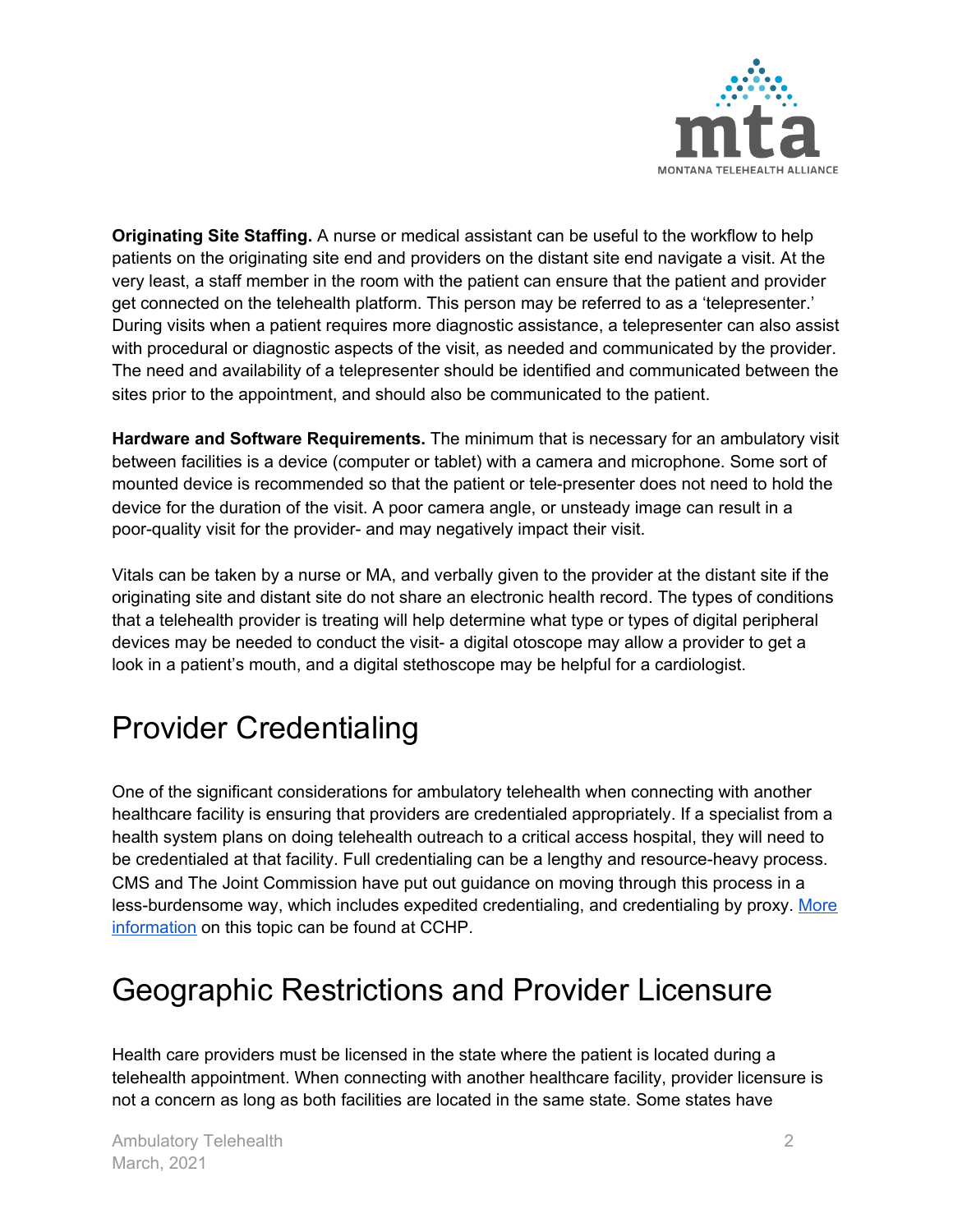

temporarily relaxed licensing rules during the current public health emergency. The Federation of State Medical Boards is tracking adjustments by states; the full current list can be obtained [here.](https://www.fsmb.org/siteassets/advocacy/pdf/states-waiving-licensure-requirements-for-telehealth-in-response-to-covid-19.pdf) Some state licensing boards include Montana as part of their interstate licensure compact. Montana is part of the *Interstate Medical [Licensure](https://www.imlcc.org/) Compact*. Interstate licensing compacts exist for other clinical provider types as well.

### Billing

The distant site can bill for appropriate CPT codes for telehealth visits. In addition to The Center for Connected Health Policy's helpful [Billing](https://www.cchpca.org/sites/default/files/2020-01/Billing%20Guide%20for%20Telehealth%20Encounters_FINAL.pdf) Guide, The American Academy of Family Physicians has put together a guide of coding [scenarios](https://www.aafp.org/family-physician/patient-care/current-hot-topics/recent-outbreaks/covid-19/covid-19-telehealth/coding-scenarios-during-covid-19/telehealth.html) for telehealth visits during the COVID-19 pandemic. While there are many eligible telehealth codes, standard outpatient office visit codes are commonly used. Providers may select the level of service based on time or Medical Decision Making (MDM).

If connecting to an eligible originating site, that site will be able to bill for the originating site fee (Q3014), and potentially any additional procedural charges that may be applicable to the visits.

The Center for Connected Health Policy has also created a Fact Sheet for [telehealth](https://www.cchpca.org/sites/default/files/2020-04/CORONAVIRUS%20TELEHEALTH%20POLICY%20FACT%20SHEET%20APRIL%2030%202020%20FINAL.pdf) coverage policies during [COVID-19](https://www.cchpca.org/sites/default/files/2020-04/CORONAVIRUS%20TELEHEALTH%20POLICY%20FACT%20SHEET%20APRIL%2030%202020%20FINAL.pdf), which can help with determining what organizations can bill for during the public health emergency.

For the duration of the Public Health Emergency (PHE), Federally Qualified Health Centers (FQHCs) and Rural Health Clinics (RHCs) are able to bill for distant site services. Prior to the PHE, telehealth was only available to FQHCs as originating sites. The Center for Connected Health Policy has a Fact Sheet for [FQHCs](https://www.cchpca.org/sites/default/files/2020-04/CMS%20FQHC%20RHC%20FACT%20SHEET%204.30.20%20FINAL.pdf) and RHCs for when they are leveraging telehealth as a distant site. For additional resources for FQHCs and RHCs, HRSA has a page of [FAQs](https://bphc.hrsa.gov/emergency-response/coronavirus-frequently-asked-questions?field_faq_category_tid=All&combine=telehealth) as it relates to COVID and health centers, and the Rural Health [Information](https://www.ruralhealthinfo.org/topics/federally-qualified-health-centers/resources) Hub has also compiled resources for FQHCs, many of which touch on telehealth and COVID.